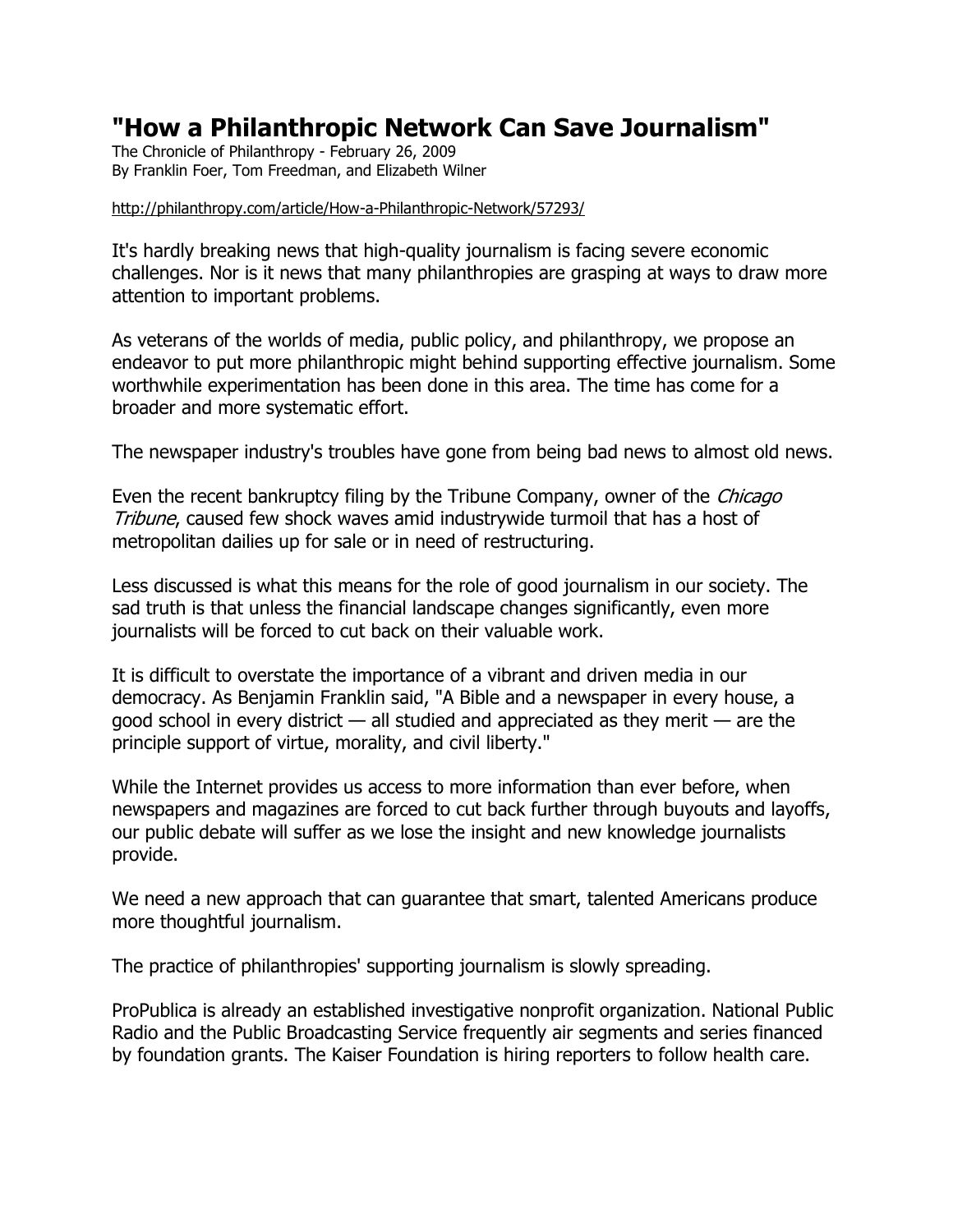All those endeavors are worthy, but if this trend of one-offs continues, individual philanthropies will be learning about the news media and hunting for journalists in a highly inefficient manner.

We propose an arrangement that creates a standing forum where talented journalists and respected news organizations can collaborate with interested philanthropic sponsors.

Here's one way it could work. An umbrella nonprofit group could be set up and solicit interest from news organizations and established journalists. Philanthropies would be allowed to post on a Web site specific topics of which they would like to sponsor coverage.

Member news organizations could respond privately and directly via the site about how and when they would cover a topic, and see if the philanthropy wants to provide money.

The ground rules would be simple — from the news organization side, a willingness to accept money from philanthropies, and on the philanthropic side, a willingness to accept standard editorial practices. That is, beyond identifying the subject matter, foundations would have no control over the content that is produced. The relationships would be fully disclosed in the coverage.

On the news-media side, the possible benefits of this model are obvious.

Journalism and journalists would have a new source of needed financing without sacrificing much independence or control of their voice. After all, many newspapers and magazines already have private publishers.

Foundations also would clearly benefit. Many have struggled to make a difference in the complex, multiplayer policy-making environment. As foundations seek attention for social problems that may be less marketable in the fast-paced age of cable, the chance to support compelling journalism should be a worthy option.

For many foundations the current approach, which often leaves new ideas languishing on a shelf, has been less than satisfying.

The biggest winner would be policy makers and our democracy. With a flood of talented journalists unleashed on important problems and challenged to report them to the public, we might see some issues currently deemed "too boring" for coverage getting a more compelling and thought-provoking take.

Foundations and the print news media both support the public good. Foundations are not in danger of disappearing anytime soon, but they do struggle to drive the development of public policy.